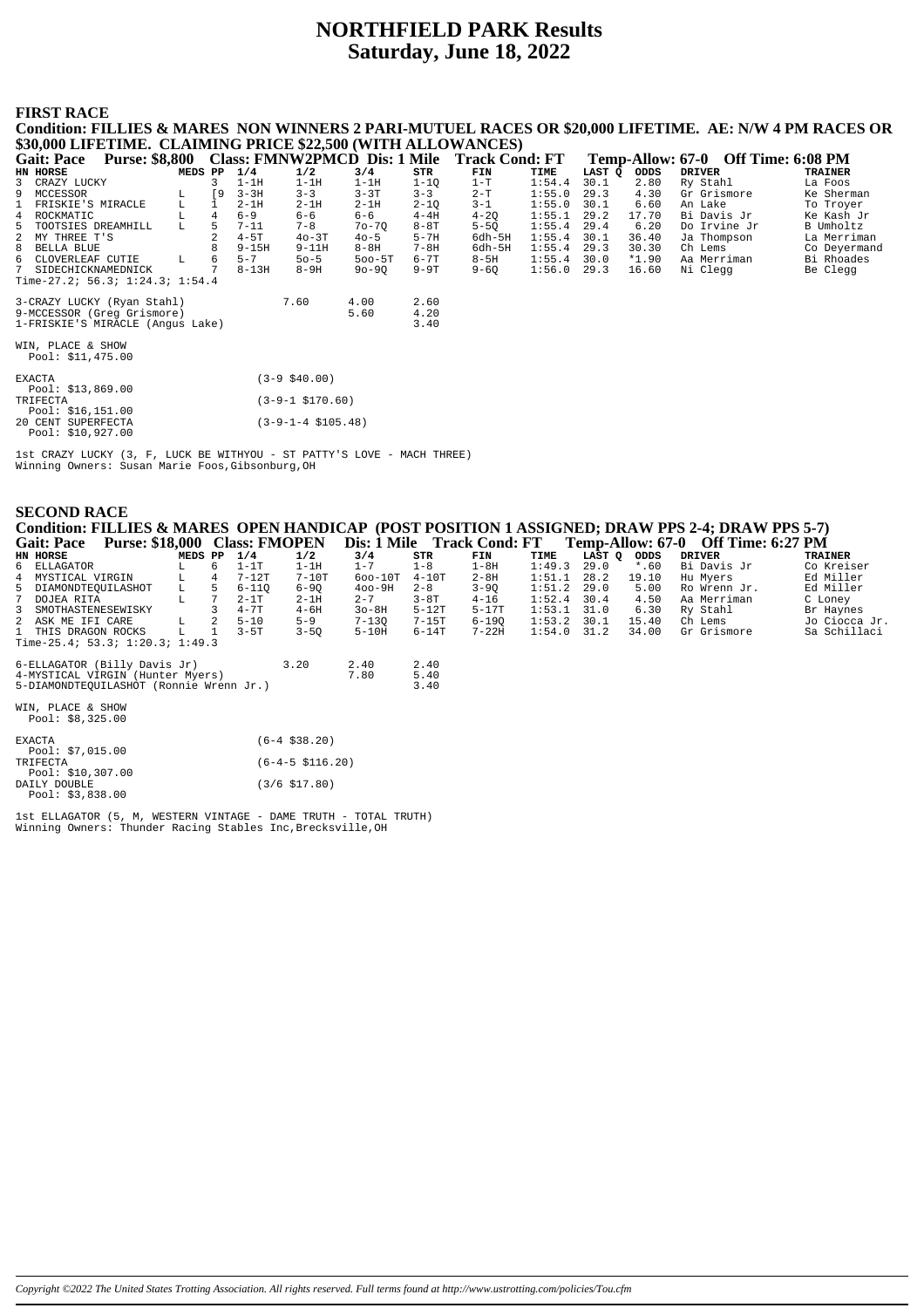#### **THIRD RACE** Condition: FILLIES & MARES NON WINNERS 1 PARI-MUTUEL RACE OR \$10,000 LIFETIME. AE: NW 2 PM RACES OR \$20,000 LIFETIME. CLAIMING PRICE \$15,000 (WITH ALLOWANCES)

| <b>Gait: Pace</b>                        | <b>Purse: \$7,500</b> |           |           |                    |           |          | Class: FMNW1PMCD Dis: 1 Mile Track Cond: FT |        |        |         | Temp-Allow: 67-0 Off Time: 6:50 PM |                |
|------------------------------------------|-----------------------|-----------|-----------|--------------------|-----------|----------|---------------------------------------------|--------|--------|---------|------------------------------------|----------------|
| HN HORSE                                 |                       | MEDS PP   | 1/4       | 1/2                | 3/4       | STR      | FIN                                         | TIME   | LAST Q | ODDS    | <b>DRIVER</b>                      | <b>TRAINER</b> |
| 4 ER STACY                               | L                     | 4         | $1 - 10$  | $1-1T$             | $1-1T$    | $1-1H$   | $1-1T$                                      | 1:56.2 | 30.3   | $*1.00$ | Aa Merriman                        | Co Kreiser     |
| 2 COOPERFICIAL                           |                       |           | $4 - 4Q$  | $4 - 5Q$           | $4-3H$    | $4 - 2H$ | $2-1T$                                      | 1:56.4 | 30.2   | 17.40   | Ro Wrenn Jr.                       | Is Shrake      |
| 9 AMERICAN HIT GIRL                      |                       | <b>19</b> | $3 - 3$   | $3 - 3H$           | $30 - 2$  | $2-1H$   | $3 - 2$                                     | 1:56.4 | 30.3   | 21.50   | Gr Grismore                        | Ro Nappi       |
| 6 MCEVIL                                 | L                     | 6         | $8 - 11$  | $8 - 9$            | $6 - 70$  | $5 - 6H$ | $4 - 30$                                    | 1:57.0 | 29.4   | 77.00   | Hu Myers                           | Ch Myrick      |
| $\mathbf{1}$<br>FOX VALLEY KAILEY        |                       |           | $2 - 10$  | $2-1T$             | $2-1T$    | $3 - 2$  | $5 - 4Q$                                    | 1:57.1 | 31.0   | 2.70    | Bi Davis Jr                        | Co Kreiser     |
| MARTINI MAGIC<br>7                       |                       |           | $9 - 12H$ | $9 - 11$           | $8 - 8Q$  | $6 - 7H$ | $6 - 5$                                     | 1:57.2 | 30.0   | 78.90   | Lu Ebersole                        | Je Ebersole    |
| 5 HOUSE EDGE                             |                       |           | $7 - 80$  | $7o-7H$            | x9o-110   | $8 - 90$ | 7-6T                                        | 1:57.4 | 29.4   | 3.40    | Ti Deaton                          | Ke Kash Jr     |
| 8 BETTORBYTHESEASIDE                     |                       |           | $60 - 5T$ | $50 - 60$          | $70 - 70$ | $9-9T$   | $8 - 12$                                    | 1:58.4 | 31.3   | 63.40   | Ry Stahl                           | Me O'Donnell   |
| 3 HUFTALOOKATDATFANY                     | L.                    | 3         | $5-5T$    | $6-6T$             | $5 - 6$   | $7 - 7T$ | $9 - 12H$                                   | 1:58.4 | 31.4   | 10.20   | Ch Lems                            | Jo Hope        |
| Time-27.4; 56.4; 1:25.4; 1:56.2          |                       |           |           |                    |           |          |                                             |        |        |         |                                    |                |
| 4-ER STACY (Aaron Merriman)              |                       |           |           | 4.00               | 3.00      | 2.40     |                                             |        |        |         |                                    |                |
| 2-COOPERFICIAL (Ronnie Wrenn Jr.)        |                       |           |           |                    | 9.60      | 4.60     |                                             |        |        |         |                                    |                |
| 9-AMERICAN HIT GIRL (Greq Grismore)      |                       |           |           |                    |           | 8.20     |                                             |        |        |         |                                    |                |
| WIN, PLACE & SHOW<br>Pool: $$13,289.00$  |                       |           |           |                    |           |          |                                             |        |        |         |                                    |                |
| EXACTA<br>Pool: $$18,276.00$             |                       |           |           | $(4-2 \; $21.40)$  |           |          |                                             |        |        |         |                                    |                |
| TRIFECTA<br>Pool: $$17,903.00$           |                       |           |           | $(4-2-9$ \$177.20) |           |          |                                             |        |        |         |                                    |                |
| 20 CENT SUPERFECTA<br>Pool: $$11,895.00$ | $(4-2-9-6 \ $208.06)$ |           |           |                    |           |          |                                             |        |        |         |                                    |                |

1st ER STACY (4, M, TIME TO ROLL - SUSIE GIRL - THE PANDEROSA)<br>Winning Owners: Mason E Shaw, Scenery Hill, PA

#### **FOURTH RACE**

# Condition: BUCKEYE STALLION SERIES 3 YEAR OLD FILLIES 2ND LEG - 1ST DIVISION

| Gail: Trol           | Purse: 317,500 Class: BSS 3P            |             |                |                | DIS: 1 MILLE |           | TLACK COUGE L |               | тепір-Апом: 07-9 |        | <b>OII THE:</b> /:15 PM |              |
|----------------------|-----------------------------------------|-------------|----------------|----------------|--------------|-----------|---------------|---------------|------------------|--------|-------------------------|--------------|
| HN HORSE             |                                         | MEDS PP     | 1/4            | 1/2            | 3/4          | STR       | FIN           | TIME          | LAST O ODDS      |        | DRIVER                  | TRAINER      |
| 3 SADODAKA           |                                         |             | $2 - 2H$       | $i1-1$         | $1-H$        | 1-10      | $1 - HD$      | 1:59.2        | 30.1             | 9.80   | Do Mc Kirgan            | Do Mc Kirgan |
| 6 I LUV TO MOTOR     |                                         | 6           | $30-3T$        | $i2-1$         | $3-2H$       | $2 - 10$  | 2-HD          | 1:59.2        | 29.4             | 9.40   | Hu Myers                | Da Snyder    |
| 9 ROSANNA            |                                         | ſ9.         | 5-6H           | $5-5H$         | $40-3H$      | $4-2H$    | 3-T           | $1:59.3$ 29.4 |                  | 1.40   | Ro Wrenn Jr.            | Ch Beaver    |
| 5 TRIUMPH OVER FEAR  |                                         |             | $6 - 7T$       | 6-6H           | $5-4T$       | $5 - 3T$  | $4 - 20$      | 1:59.4        | 29.3             | 53.90  | Ch Lems                 | Ke Wulff     |
| 1 ONETWOSKIPAFEW     |                                         |             | $4-4T$         | $i40-3H$       | 20-H         | $3-1H$    | $5-2T$        | 2:00.0        | 30.4             | $*.90$ | An Macdonald            | Ja McGinnis  |
| 8 TRAVELIN DE LITE   |                                         |             | $7 - 9$        | $7 - 8$        | $7 - 7$      | $7 - 6H$  | $6 - 40$      | 2:00.1        | 29.3             | 22.40  | Aa Merriman             | La Merriman  |
| 7 SEVEN LICK CAVIAR  |                                         |             | $8-10H$        | $80 - 90$      | 60-6         | $6 - 5$   | $7 - 7$       | $2:00.4$ 30.2 |                  | 86.10  | Do Irvine Jr            | B Umholtz    |
| 2 FLAWLESS WISH      |                                         |             | xip9x-13H9-16O |                | x8-22        | $8 - 21H$ | $8 - 30H$     | 2:05.2        | 31.4             | 91.30  | Ch Mvrick               | Ch Myrick    |
| 4 STARS IN YOUR EYES |                                         | $4^{\circ}$ | 1-2H           | xip3x-20 9-DIS |              | $9-DIS$   | x9x-DIS       | $0:00.0$ 00.0 |                  | 23.60  | Bi Davis Jr             | Je Millner   |
|                      | Time-28.4; $1:00.0;$ $1:29.1;$ $1:59.2$ |             |                |                |              |           |               |               |                  |        |                         |              |
|                      | 3-SADODAKA (Don Mc Kirgan)              |             |                | 21.60          | 7.20         | 3.00      |               |               |                  |        |                         |              |
|                      | 6-I LUV TO MOTOR (Hunter Myers)         |             |                |                | 9.00         | 3.60      |               |               |                  |        |                         |              |
|                      | 9-ROSANNA (Ronnie Wrenn Jr.)            |             |                |                |              | 2.40      |               |               |                  |        |                         |              |

 $\Omega_{\rm F}$  T<sub>1</sub>  $\ldots$  7.12 DM

| 6-I LUV TO MOTOR (Hunter Myers)<br>9-ROSANNA (Ronnie Wrenn Jr.) |
|-----------------------------------------------------------------|
| WIN, PLACE & SHOW<br>Pool: \$11,955,00                          |

| PUUL QIL, JJJ.UU               |                              |
|--------------------------------|------------------------------|
| <b>EXACTA</b>                  | $(3-6 \text{ } $145.20)$     |
| Pool: $$18.334.00$<br>TRIFECTA | $(3-6-9 \text{ } $377.60)$   |
| Pool: $$20,484.00$             |                              |
| 20 CENT SUPERFECTA             | $(3-6-9-5 \text{ } $371.10)$ |
| Pool: \$12,928,00              |                              |

1st SADODAKA (3, F, TEAM SIX - ERIKAS FIRST LADY - CARRY THE MESSAGE)<br>Winning Owners: Don Logan Mc Kirgan, Sagamore Hills, OH

#### **FIFTH RACE**

## Condition: FILLIES & MARES NON WINNERS 4 PARI-MUTUEL RACES OR \$30,000 LIFETIME. AE: N/W 7 PM RACES OR \$40,000 LIFETIME. CLAIMING PRICE \$30,000 (WITH ALLOWANCES).

| <b>Purse: \$9,800</b><br><b>Gait: Pace</b> |         |   |          |                            | Class: FMNW4PMCD Dis: 1 Mile                                                 |          | <b>Track Cond: FT</b> |        |        |         | Temp-Allow: 67-0 Off Time: 7:36 PM |                |
|--------------------------------------------|---------|---|----------|----------------------------|------------------------------------------------------------------------------|----------|-----------------------|--------|--------|---------|------------------------------------|----------------|
| HN HORSE                                   | MEDS PP |   | 1/4      | 1/2                        | 3/4                                                                          | STR      | FIN                   | TIME   | LAST Q | ODDS    | <b>DRIVER</b>                      | <b>TRAINER</b> |
| 4 FILET MIGNON                             | L       | 4 | $i3-2Q$  | $3 - 3Q$                   | $1 - 2$                                                                      | $1-4H$   | $1-6T$                | 1:54.2 | 29.3   | 3.50    | Ch Lems                            | He Hagerman    |
| 6 GILLAS LAST CALL                         | L       | 6 | $6 - 9$  | $6 - 90$                   | $600 - 7$                                                                    | $3 - 7$  | $2-6T$                | 1:55.4 | 29.3   | 23.90   | Hu Myers                           | Am Wengerd     |
| 5 CAVEN POINT                              |         |   | $2 - 1$  | $2 - 1Q$                   | $20 - 2$                                                                     | $2 - 4H$ | $3 - 90$              | 1:56.1 | 31.0   | $*1.00$ | Aa Merriman                        | Jo Oliverio    |
| $\overline{3}$<br>SANTAFE'S MJ             |         |   | $5 - 6H$ | $5 - 7H$                   | $50 - 6$                                                                     | $5 - 9$  | $4-9Q$                | 1:56.1 | 30.1   | 12.00   | Gr Grismore                        | Je Millner     |
| 1 ROSE RUN XANDRIA                         |         |   | $4 - 4$  | $4-5H$                     | $40 - 5$                                                                     | $4 - 8$  | $5-12T$               | 1:57.0 | 31.1   | 7.70    | Ry Stahl                           | Co Deyermand   |
| APPLESAUCE                                 |         |   | $7-10T$  | $7 - 130$                  | $7 - 11$                                                                     | $6 - 11$ | $6 - 15Q$             | 1:57.2 | 30.2   | 44.90   | Lu Ebersole                        | Ma Konesky     |
| 8 STRAIGHT UP JAZZ                         | L       | 8 | $8 - 12$ | $8 - 17$                   | $8 - 14$                                                                     | $7 - 14$ | $7 - 19H$             | 1:58.1 | 30.3   | 61.80   | Bi Davis Jr                        | Co Kreiser     |
| 2 MC ANGEL                                 |         |   | $10 - 1$ | $1 - 10$                   | $xip3x-4$                                                                    | pu8-DIS  | dnf-                  | 0:00.0 | 00.0   | 3.10    | Ro Wrenn Jr.                       | Ga Martin      |
| Time-27.4; 56.0; $1:24.4$ ; $1:54.2$       |         |   |          |                            |                                                                              |          |                       |        |        |         |                                    |                |
| 4-FILET MIGNON (Christopher Lems)          |         |   |          | 9.00                       | 4.60                                                                         | 2.80     |                       |        |        |         |                                    |                |
| 6-GILLAS LAST CALL (Hunter Myers)          |         |   |          |                            | 14.60                                                                        | 6.60     |                       |        |        |         |                                    |                |
| 5-CAVEN POINT (Aaron Merriman)             |         |   |          |                            |                                                                              | 2.40     |                       |        |        |         |                                    |                |
| WIN, PLACE & SHOW                          |         |   |          |                            |                                                                              |          |                       |        |        |         |                                    |                |
| Pool: $$16,158.00$                         |         |   |          |                            |                                                                              |          |                       |        |        |         |                                    |                |
| <b>EXACTA</b>                              |         |   |          | $(4-6 \; $137.80)$         |                                                                              |          |                       |        |        |         |                                    |                |
| Pool: $$22,019.00$                         |         |   |          |                            |                                                                              |          |                       |        |        |         |                                    |                |
| TRIFECTA                                   |         |   |          | $(4-6-5 \text{ } $278.20)$ |                                                                              |          |                       |        |        |         |                                    |                |
| Pool: $$23,981.00$<br>20 CENT SUPERFECTA   |         |   |          | $(4-6-5-3 \; $143.64)$     |                                                                              |          |                       |        |        |         |                                    |                |
| Pool: \$18,288.00                          |         |   |          |                            |                                                                              |          |                       |        |        |         |                                    |                |
| PICK FOUR                                  |         |   |          |                            | $(6/4/3/4 \text{ } $1 \text{ } (4 \text{ } 0F \text{ } 4) \text{ } $256.30)$ |          |                       |        |        |         |                                    |                |
| Pool: $$5,297.00$                          |         |   |          |                            |                                                                              |          |                       |        |        |         |                                    |                |
|                                            |         |   |          |                            |                                                                              |          |                       |        |        |         |                                    |                |

1st FILET MIGNON (4, M, RACING HILL - CANADIAN DRAGON - DRAGON AGAIN)<br>Winning Owners: Charles K Reeve,Broadview Hgts,OH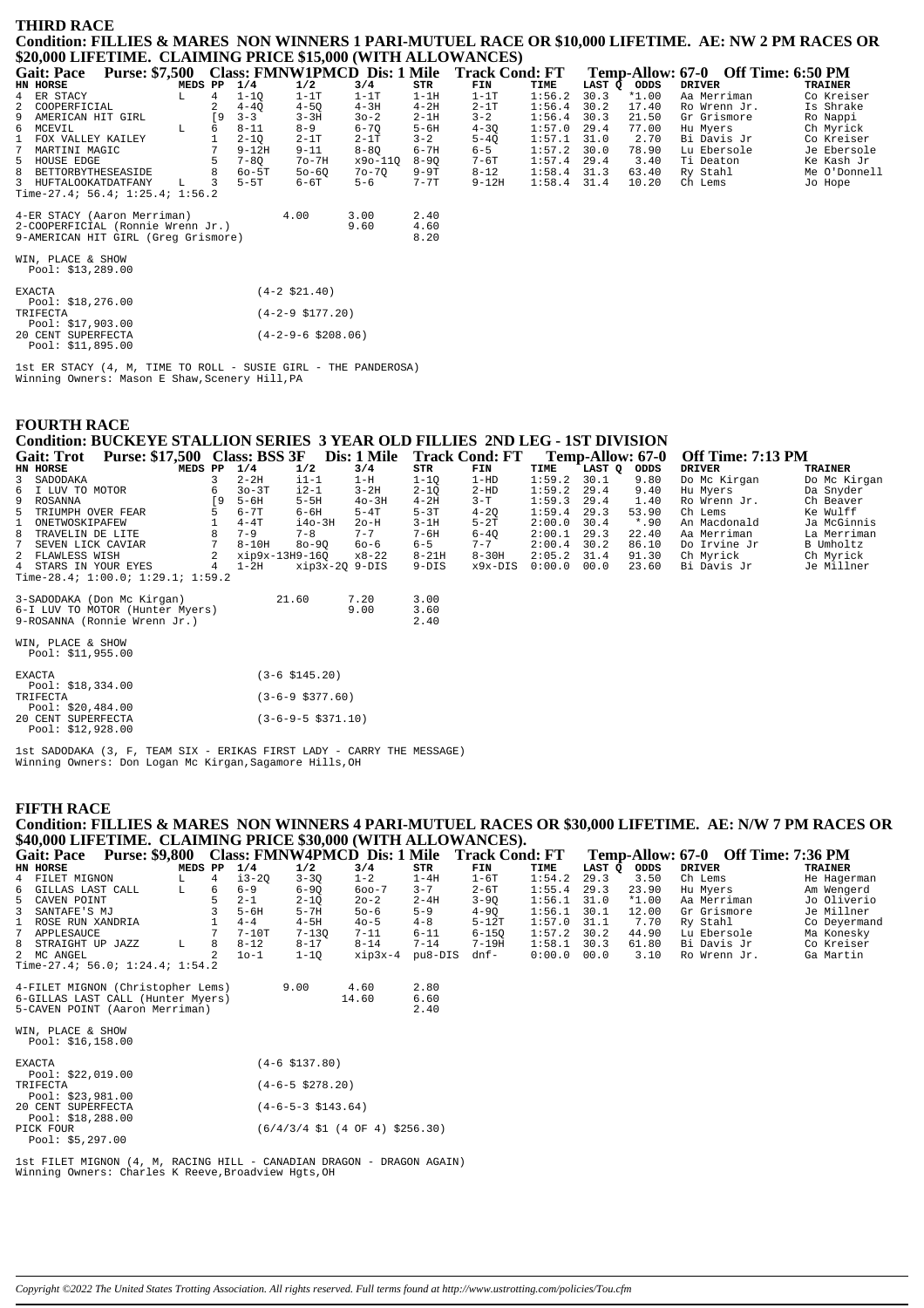| <b>SIXTH RACE</b>                                                                                     |                                                                            |         |   |           |                    |              |                      |                                              |        |        |         |                                    |                |
|-------------------------------------------------------------------------------------------------------|----------------------------------------------------------------------------|---------|---|-----------|--------------------|--------------|----------------------|----------------------------------------------|--------|--------|---------|------------------------------------|----------------|
| Condition: FILLIES & MARES NON WINNERS \$3500 IN LAST 4 STARTS.                                       |                                                                            |         |   |           |                    |              |                      |                                              |        |        |         |                                    |                |
| <b>Gait: Pace</b>                                                                                     | <b>Purse: \$7,000</b>                                                      |         |   |           |                    |              |                      | Class: FMNW3500L4 Dis: 1 Mile Track Cond: FT |        |        |         | Temp-Allow: 67-0 Off Time: 7:59 PM |                |
| HN HORSE                                                                                              |                                                                            | MEDS PP |   | 1/4       | 1/2                | 3/4          | <b>STR</b>           | FIN                                          | TIME   | LAST Q | ODDS    | <b>DRIVER</b>                      | <b>TRAINER</b> |
| 2 CAMPUS OUEEN                                                                                        | L.                                                                         |         | 2 | $1 - 2$   | $1 - 2$            | $1 - 3$      | $1 - 4$              | $1 - 2$                                      | 1:53.2 | 29.3   | $*$ .20 | Aa Merriman                        | Bi Rhoades     |
| WON FOR GIGI                                                                                          | L                                                                          |         |   | $6 - 9$   | $6 - 8H$           | $50 - 60$    | $3 - 5$              | $2 - 2$                                      | 1:53.4 | 28.4   | 11.00   | Lu Ebersole                        | Co Deyermand   |
| 7<br>WE ARE DREAMING                                                                                  |                                                                            |         |   | $7 - 10H$ | 7-9T               | $70 - 90$    | $6 - 7$              | $3-4T$                                       | 1:54.2 | 28.4   | 11.20   | Hu Myers                           | Sa Schillaci   |
| LOOKING SANTASTIC<br>5                                                                                | L.                                                                         | 5       |   | $3 - 3H$  | $3 - 3T$           | $4-4T$       | $5 - 50$             | $4-5T$                                       | 1:54.3 | 29.4   | 10.60   | Bi Davis Jr                        | Je Millner     |
| 6<br>FRENCH SHAKER                                                                                    | L                                                                          | 6       |   | $4-5T$    | $4-5T$             | $30 - 40$    | $4 - 5$              | $5-5T$                                       | 1:54.3 | 30.0   | 9.30    | Ry Stahl                           | Ke Sherman     |
| <b>JANS LEGACY</b>                                                                                    |                                                                            |         |   | $2 - 2$   | $2 - 2$            | $2 - 3$      | $2 - 4$              | $6 - 6Q$                                     | 1:54.3 | 30.1   | 23.10   | An Lake                            | An Lake        |
| HIGH FASHION MEL                                                                                      |                                                                            | 8       |   | $8 - 12$  | $8 - 110$          | $80-10T$     | $7 - 9$              | $7 - 8$                                      | 1:55.0 | 29.0   | 63.10   | Ch Lems                            | Th O'Donnell   |
| 3 ARROYA'S DANCE                                                                                      |                                                                            | 3       |   | $5 - 7H$  | $5 - 70$           | $6 - 80$     | $8 - 90$             | $8-9T$                                       | 1:55.2 | 30.0   | 20.70   | Ro Wrenn Jr.                       | Ca Hollar      |
| Time-26.4; 55.4; $1:23.4$ ; $1:53.2$                                                                  |                                                                            |         |   |           |                    |              |                      |                                              |        |        |         |                                    |                |
| 2-CAMPUS OUEEN (Aaron Merriman)<br>4-WON FOR GIGI (Luke Ebersole)<br>7-WE ARE DREAMING (Hunter Myers) |                                                                            |         |   |           | 2.40               | 2.10<br>5.20 | 2.10<br>3.20<br>3.80 |                                              |        |        |         |                                    |                |
| WIN, PLACE & SHOW<br>Pool: $$18,226.00$                                                               |                                                                            |         |   |           |                    |              |                      |                                              |        |        |         |                                    |                |
| <b>EXACTA</b><br>Pool: $$18,306.00$                                                                   |                                                                            |         |   |           | $(2-4 \; $11.80)$  |              |                      |                                              |        |        |         |                                    |                |
| TRIFECTA<br>Pool: $$28,121.00$                                                                        |                                                                            |         |   |           | $(2-4-7 \ $63.80)$ |              |                      |                                              |        |        |         |                                    |                |
| PICK THREE<br>Pool: $$3,009.00$                                                                       | $(3/4/2 \text{ } 51 \text{ } (3 \text{ } 0F \text{ } 3) \text{ } $103.20)$ |         |   |           |                    |              |                      |                                              |        |        |         |                                    |                |

1st CAMPUS QUEEN (6, M, SPORTSWRITER - CAMPUS FLIRT - WESTERN HANOVER) Winning Owners: Vip Internet Stable LLC,Piscataway,NJ;Mark J Jakubik,West Seneca,NY

## **SEVENTH RACE Condition: FILLIES & MARES NON WINNERS \$2250 IN LAST 4 STARTS THAT ARE N/W \$20,000 IN 2022. AE: CLAIMING \$8000 (WITH ALLOWANCES).**

| <b>Gait: Pace</b>               | <b>Purse: \$5,000</b> |         |              |           | Class: FMNW2250L4 Dis: 1 Mile |           |          | <b>Track Cond: FT</b> |        |        |             | Temp-Allow: 67-0 Off Time: 8:20 PM |                 |
|---------------------------------|-----------------------|---------|--------------|-----------|-------------------------------|-----------|----------|-----------------------|--------|--------|-------------|------------------------------------|-----------------|
| HN HORSE                        |                       | MEDS PP |              | 1/4       | 1/2                           | 3/4       | STR      | FIN                   | TIME   | LAST O | <b>ODDS</b> | DRIVER                             | <b>TRAINER</b>  |
| 4 LIVE AND LET DI               |                       |         |              | $1-1H$    | 1-1H                          | $1 - 2$   | $1 - 2$  | $1 - 10$              | 1:52.2 | 28.4   | 1.60        | Bi Davis Jr                        | Co Kreiser      |
| 5 DEVIOUS DAME                  |                       |         |              | $2-1H$    | $2 - 1H$                      | $2 - 2$   | $2 - 2$  | $2 - 10$              | 1:52.3 | 28.3   | $*1.10$     | Ro Wrenn Jr.                       | Ca Hollar       |
| 3 MACHBOOK PRO                  |                       |         |              | $5 - 80$  | $50 - 50$                     | $3 - 6$   | $3 - 5T$ | $3 - 6$               | 1:53.3 | 28.4   | 5.40        | Aa Merriman                        | Bi Rhoades      |
| 6 ELLEOFADELI                   |                       |         | <sub>b</sub> | $6 - 100$ | $60 - 6T$                     | $40 - 7T$ | $4 - 7H$ | $4 - 7$               | 1:53.4 | 28.3   | 18.70       | Ry Stahl                           | Ro Krenitsky Jr |
| 7 STONEBRIDGE HONEY             |                       |         |              | $7 - 130$ | $7 - 90$                      | $60-9T$   | $5 - 90$ | $5-10H$               | 1:54.2 | 28.4   | 57.70       | Hu Mvers                           | Jo Georges      |
| 2 JUMPING JILLYBEAN             |                       | T.      |              | $4-6T$    | $4 - 50$                      | $7-10T$   | $6-10T$  | $6 - 110$             | 1:54.3 | 28.4   | 9.60        | Gr Grismore                        | Th Hall         |
| 8 MORE THAN MANY                |                       |         | 8            | $8 - 14T$ | $8 - 11$                      | $80 - 12$ | $7 - 12$ | $7 - 15$              | 1:55.2 | 29.2   | 104.60      | Ni Clegg                           | Be Clegg        |
| 1 JACKPOT JESSIE                |                       |         |              | $3 - 3T$  | $3 - 3H$                      | $5-9H$    | $8 - 14$ | $8 - 290$             | 1:58.1 | 32.4   | 19.20       | Ch Lems                            | Ma Chupp        |
| Time-27.0; 55.4; 1:23.3; 1:52.2 |                       |         |              |           |                               |           |          |                       |        |        |             |                                    |                 |

| 4-LIVE AND LET DI (Billy Davis Jr)<br>5-DEVIOUS DAME (Ronnie Wrenn Jr.)<br>3-MACHBOOK PRO (Aaron Merriman) | 5.20                | 2.80<br>2.60 | 2.20<br>2.10<br>2.60 |
|------------------------------------------------------------------------------------------------------------|---------------------|--------------|----------------------|
| WIN, PLACE & SHOW<br>Pool: \$12,066.00                                                                     |                     |              |                      |
| <b>EXACTA</b>                                                                                              | $(4-5 \; $11.00)$   |              |                      |
| Pool: $$15.852.00$<br>TRIFECTA                                                                             | $(4-5-3 \; $36.40)$ |              |                      |

|  | Pool: \$18,809.00  |                                   |  |
|--|--------------------|-----------------------------------|--|
|  | 20 CENT SUPERFECTA | $(4 - 5 - 3 - 6 \text{ } $13.14)$ |  |
|  | Pool: $$12,766.00$ |                                   |  |

1st LIVE AND LET DI (5, M, MALICIOUS - PRIVATE JOKE - WESTERN IDEAL) Winning Owners: John D Kreiser,Myerstown,PA

## **EIGHTH RACE**

# **Condition: BUCKEYE STALLION SERIES 3 YEAR OLD FILLIES 2ND LEG - 2ND DIVISION**

| <b>Purse: \$17,500</b><br><b>Gait: Trot</b> |         | Class: BSS 3F<br>Dis: 1 Mile |           |                 | <b>Track Cond: FT</b> |           |          | Temp-Allow: 63-0 | Off Time: 8:43 PM |         |               |               |
|---------------------------------------------|---------|------------------------------|-----------|-----------------|-----------------------|-----------|----------|------------------|-------------------|---------|---------------|---------------|
| HN HORSE                                    | MEDS PP |                              | 1/4       | 1/2             | 3/4                   | STR       | FIN      | TIME             | LAST O            | ODDS    | <b>DRIVER</b> | TRAINER       |
| 2 LADY IS GREAT                             |         |                              | $20 - 1$  | $1 - 1$         | $1-Q$                 | $1-1T$    | $1-1T$   | 1:56.4           | 29.3              | 5.20    | Ry Stahl      | Ma Burkholder |
| 1 GRACIOUS TRIUMPH                          |         |                              | $3-2H$    | $20 - 1$        | $20 - 0$              | $2 - 1T$  | $2-1T$   | 1:57.1           | 30.0              | 12.20   | Do Irvine Jr  | Ro Weaver     |
| 4 BREKKENRIDGE                              | L.      | 4                            | $4-3T$    | $40-2H$         | $3o-1H$               | $4-3H$    | $3-1T$   | 1:57.1           | 29.4              | $*1.60$ | Aa Merriman   | Ch Beaver     |
| 5 HILL OF A DIAMOND                         | L       | 5.                           | $1 - 1$   | $3-1H$          | $4 - 20$              | $3 - 20$  | $4 - 2$  | 1:57.1           | 29.3              | 42.90   | Hu Myers      | Ja Arledge    |
| 3 I'LL ANNIE UP                             |         |                              | $5 - 5$   | $5 - 3$         | $5-3T$                | $5-3T$    | $5 - 3$  | 1:57.2           | 29.2              | 12.80   | Ro Wrenn Jr.  | Ro Burke      |
| 6 TNT LADY                                  | L       | 6                            | 6-6H      | $6 - 4H$        | $8 - 7H$              | $7-5T$    | $6 - 3H$ | 1:57.2           | 28.4              | 6.10    | Jo Ross       | Ro Taylor     |
| 7 HITWITHTHEGUY'S                           |         |                              | $8-9T$    | $8 - 8$         | $x7-5H$               | $8 - 11T$ | $7-11H$  | 1:59.0           | 30.4              | 34.90   | Bi Davis Jr   | Su Stockwell  |
| 8 KLASSY KIYA                               |         |                              | $7 - 8$   | $7o-5H$         | 60-4                  | x6x-50    | $x8x-12$ | 1:59.1           | 31.1              | 12.10   | Ch Lems       | Da Harvey     |
| 9 LADY CAMRYN                               | L       | <b>19</b>                    | $x9x-21T$ | $9-DIS$         | $9-DIS$               | $9-DIS$   | $9 - 42$ | 2:05.1           | 00.0              | 2.60    | Mi Cushing    | Vi Morgan Jr  |
| Time-28.3; 59.0; 1:27.1; 1:56.4             |         |                              |           |                 |                       |           |          |                  |                   |         |               |               |
| 2-LADY IS GREAT (Ryan Stahl)                |         |                              |           | 12.40           | 6.20                  | 4.40      |          |                  |                   |         |               |               |
| 1-GRACIOUS TRIUMPH (Donald Irvine Jr)       |         |                              |           |                 | 9.40                  | 4.20      |          |                  |                   |         |               |               |
| 4-BREKKENRIDGE (Aaron Merriman)             |         |                              |           |                 |                       | 3.00      |          |                  |                   |         |               |               |
| WIN, PLACE & SHOW<br>Pool: \$9,582.00       |         |                              |           |                 |                       |           |          |                  |                   |         |               |               |
| $\Box Y \land \Box \Box$                    |         |                              |           | (0, 1, 0, 0, 0) |                       |           |          |                  |                   |         |               |               |

| <b>EXACTA</b>      | $(2-1$ \$106.40)           |
|--------------------|----------------------------|
| Pool: $$17,597.00$ |                            |
| <b>TRIFFOTA</b>    | $(2-1-4 \text{ } $317.20)$ |
| Pool: $$15,283.00$ |                            |
| 20 CENT SUPERFECTA | $(2-1-4-5 \; $365.76)$     |
| Pool: $$10,162.00$ |                            |

1st LADY IS GREAT (3, F, CREATINE - CAVIAR FORTHE LADY - SJ'S CAVIAR) Winning Owners: Acadia Farms Inc,Canfield,OH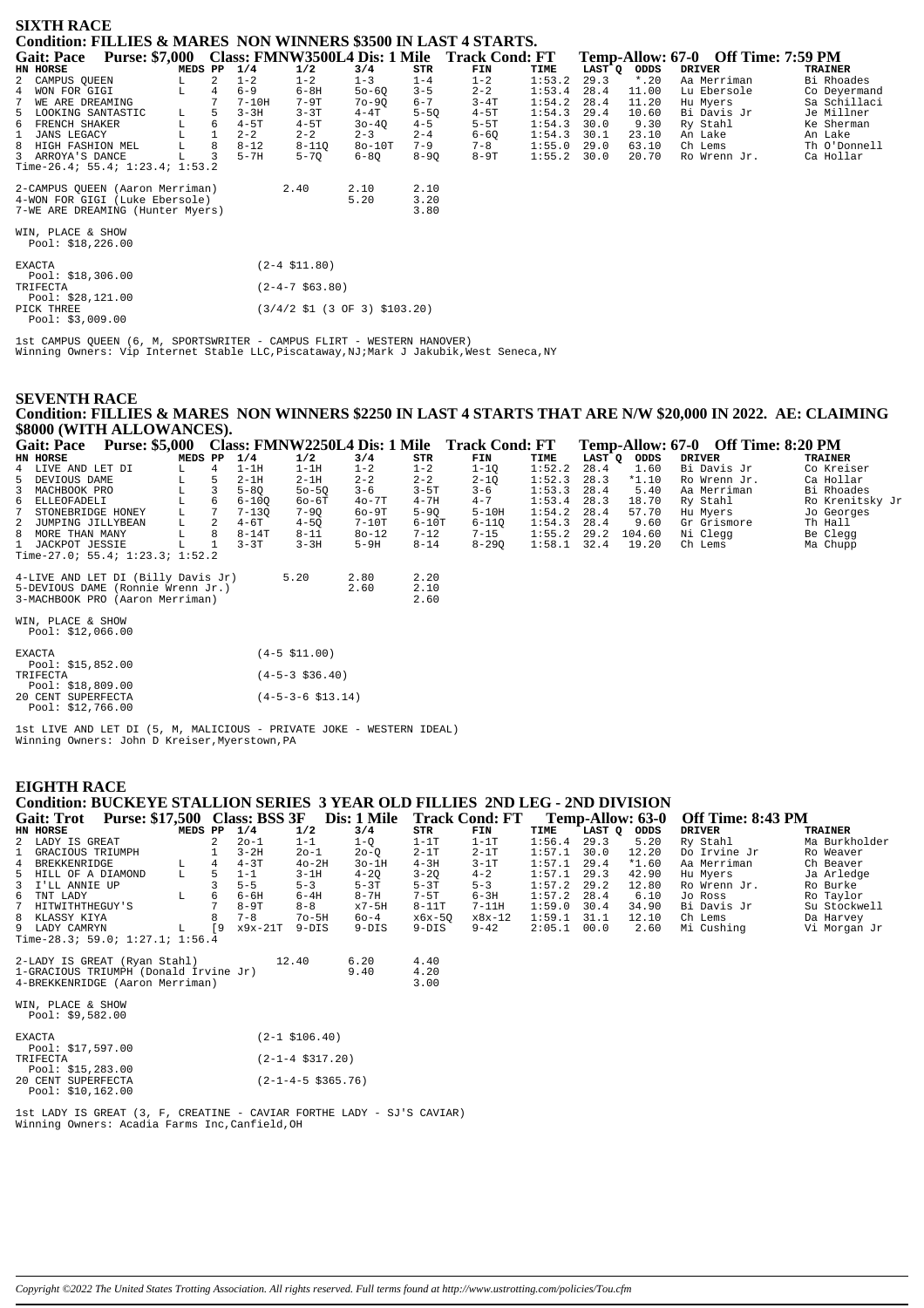| NINTH RACE<br>Condition: BUCKEYE STALLION SERIES 3 YEAR OLD FILLIES 2ND LEG - 3RD DIVISION<br><b>Purse: \$17,500 Class: BSS 3F</b><br>Dis: 1 Mile<br><b>Track Cond: FT</b><br>Off Time: 9:10 PM<br><b>Gait: Trot</b><br>Temp-Allow: 63-0 |              |                      |                                                                                       |                                                                                    |                                                                                      |                                                                                      |                                                                               |                                                                              |                                                              |                                                                     |                                                                                                              |                                                                                                              |
|------------------------------------------------------------------------------------------------------------------------------------------------------------------------------------------------------------------------------------------|--------------|----------------------|---------------------------------------------------------------------------------------|------------------------------------------------------------------------------------|--------------------------------------------------------------------------------------|--------------------------------------------------------------------------------------|-------------------------------------------------------------------------------|------------------------------------------------------------------------------|--------------------------------------------------------------|---------------------------------------------------------------------|--------------------------------------------------------------------------------------------------------------|--------------------------------------------------------------------------------------------------------------|
| HN HORSE                                                                                                                                                                                                                                 | MEDS PP      |                      | 1/4                                                                                   | 1/2                                                                                | 3/4                                                                                  | STR                                                                                  | FIN                                                                           | TIME                                                                         | LAST Q                                                       | ODDS                                                                | <b>DRIVER</b>                                                                                                | <b>TRAINER</b>                                                                                               |
| $\mathbf{1}$<br>KAHLUA MUDSLIDE<br>6 CAVIAR ROXIE DUE<br>$5 -$<br>PURPLE AURA<br>WE GO WE GO<br>7<br>2 MOMENTS CREATED<br>$\overline{3}$<br>MADAME MADELYN<br>4 IFWISHESWEREKISSES<br>9 GLOW FACE                                        | L.<br>L      | 6<br>5<br>4<br>ſ9    | $3 - 20$<br>$2-T$<br>$1o-T$<br>$7 - 10$<br>$4 - 4T$<br>$5 - 6H$<br>x8-11T<br>$6 - 8H$ | $4-2T$<br>$2-1H$<br>$1-1H$<br>$6-4H$<br>$30 - 20$<br>$50-3H$<br>$8 - 6$<br>$7o-4T$ | $3o-2H$<br>$2 - 10$<br>1-1Q<br>$5-4T$<br>$40-4H$<br>$600 - 5H$<br>7-6H<br>$800 - 6T$ | $2 - 10$<br>$3 - 10$<br>$1 - 10$<br>$4-2T$<br>$6 - 6T$<br>7-6T<br>$5 - 60$<br>$8x-7$ | $1-T$<br>$2-T$<br>$3-T$<br>$4-2H$<br>$5 - 90$<br>$6-9T$<br>$7-10T$<br>x8x-180 | 1:57.0<br>1:57.1<br>1:57.1<br>1:57.2<br>1:58.4<br>1:59.0<br>1:59.1<br>2:00.3 | 29.3<br>30.0<br>30.1<br>29.2<br>31.0<br>31.0<br>31.0<br>32.1 | 4.40<br>7.70<br>$*1.40$<br>31.40<br>1.90<br>40.70<br>35.40<br>10.80 | Ro Wrenn Jr.<br>Aa Merriman<br>An Macdonald<br>Ch Lems<br>Ry Stahl<br>Ja Thompson<br>Bi Davis Jr<br>Hu Myers | Mi Sowers<br>Ch Beaver<br>Ja McGinnis<br>Ro Alexander<br>Ed Miller<br>To Luther<br>Ja Criss Jr<br>Ja Arledge |
| Time-28.1; 58.2; 1:27.0; 1:57.0<br>1-KAHLUA MUDSLIDE (Ronnie Wrenn Jr.)<br>6-CAVIAR ROXIE DUE (Aaron Merriman)<br>5-PURPLE AURA (Anthony Macdonald)<br>WIN, PLACE & SHOW<br>Pool: $$11,324.00$                                           | 5.20<br>5.80 | 3.60<br>3.80<br>2.40 |                                                                                       |                                                                                    |                                                                                      |                                                                                      |                                                                               |                                                                              |                                                              |                                                                     |                                                                                                              |                                                                                                              |

| <b>EXACTA</b>                           | $(1 - 6 \ $66.80)$           |
|-----------------------------------------|------------------------------|
| Pool: \$14,983.00<br>TRIFECTA           | $(1-6-5 \text{ } $172.80)$   |
| Pool: \$17,970.00                       |                              |
| 20 CENT SUPERFECTA<br>Pool: \$11,162.00 | $(1-6-5-7 \text{ } $110.82)$ |

1st KAHLUA MUDSLIDE (3, F, WHAT THE HILL - HURRICANE HAZEL - STRIKING SAHBRA) Winning Owners: Michael D Sowers,Mc Arthur,OH

Scratched: WHAT A VICTORY (Judges - Personal)

#### **TENTH RACE Condition: BUCKEYE STALLION SERIES 3 YEAR OLD FILLIES 2ND LEG - 4TH DIVISION Gait: Trot Purse: \$17,500 Class: BSS 3F Dis: 1 Mile Track Cond: FT Temp-Allow: 63-0 Off Time: 9:36 PM**

| Udil. 11VL<br><b>Turst.</b> $\psi$ 17,900 Class. DOO OF |                                 |         |     |                  |          | 1213. I BIR |           | TIACH COMA, L'I |               |        | 1 UMD-AMV 11 UJ-V | $\mathbf{U}$ . The $\mathbf{U}$ |                |
|---------------------------------------------------------|---------------------------------|---------|-----|------------------|----------|-------------|-----------|-----------------|---------------|--------|-------------------|---------------------------------|----------------|
|                                                         | HN HORSE                        | MEDS PP |     | 1/4              | 1/2      | 3/4         | STR       | FIN             | TIME          | LAST O | ODDS              | DRIVER                          | <b>TRAINER</b> |
|                                                         | 3 SWEET ON PETE                 | L.      |     | $1 - 10$         | 1-1H     | $1 - 2$     | 1 – 3H    | $1-5T$          | 1:55.2        | 28.4   | 2.50              | An Macdonald                    | Ja McGinnis    |
|                                                         | 2 LB'S LEGACY                   |         |     | $3 - 2H$         | $4-3H$   | $3 - 4H$    | $3 - 4H$  | $2 - 5T$        | 1:56.3        | -29.1  | 33.80             | Ch Lems                         | Ma Burkholder  |
|                                                         | 4 WEGOTHATSRIGHT                |         |     | $4 - 4$          | $6-4T$   | $5 - 60$    | $5 - 7$   | $3 - 6H$        | $1:56.3$ 28.4 |        | $*1.80$           | Ro Wrenn Jr.                    | Br Boring      |
|                                                         | 6 WISHING ITSME                 |         |     | $2 - 10$         | $2-1H$   | $2 - 2$     | $2 - 3H$  | $4 - 70$        | $1:56.4$ 29.4 |        | 16.70             | Do Irvine Jr                    | Ro Weaver      |
|                                                         | 8 ALANA HILL                    | L.      | 8.  | $50 - 50$        | $3o-2H$  | $40 - 50$   | $4 - 6$   | $5 - 7H$        | $1:56.4$ 29.1 |        | 2.50              | Mi Cushing                      | Vi Morgan Jr   |
|                                                         | 7 A ROYAL BLAST                 |         |     | $8 - 7T$         | $8 - 60$ | $7 - 8$     | $7 - 8H$  | 6-9H            | $1:57.1$ 29.0 |        | 97.40             | Ja Thompson                     | Je Miller      |
|                                                         | 9 MISS COWBOY STAR              |         | ſ9. | 7-6H             | $50-4H$  | 60-7        | 6-8H      | $7 - 10$        | $1:57.2$ 29.2 |        | 51.50             | Ry Stahl                        | Jo Sugg        |
|                                                         | 5 REICHERS CAVIAR               | L       | 5.  | $6 - 50$         | $70 - 6$ | $800 - 8T$  | $8-10H$   | $8 - 150$       | $1:58.2$ 30.0 |        | 5.50              | Aa Merriman                     | Ch Beaver      |
|                                                         | 1 BIDDY BOP                     |         |     | $1x$ ip $x9-17T$ | $9-8T$   | $9-13T$     | $9 - 18H$ | $9 - 20H$       | $1:59.2$ 30.0 |        | 19.80             | Bi Davis Jr                     | Jo Georges     |
|                                                         | Time-28.0; 58.2; 1:26.3; 1:55.2 |         |     |                  |          |             |           |                 |               |        |                   |                                 |                |
|                                                         |                                 |         |     |                  |          |             |           |                 |               |        |                   |                                 |                |

| 3-SWEET ON PETE (Anthony Macdonald) | 7.00 | 3.80  | 2.60 |
|-------------------------------------|------|-------|------|
| 2-LB'S LEGACY (Christopher Lems)    |      | 19.60 | 7.20 |
| 4-WEGOTHATSRIGHT (Ronnie Wrenn Jr.) |      |       | 2.60 |

WIN, PLACE & SHOW Pool: \$21,457.00

| $1001 \cdot 921, 137.00$ |                                                              |
|--------------------------|--------------------------------------------------------------|
| <b>EXACTA</b>            | $(3-2 \; $118.40)$                                           |
| Pool: $$22,020.00$       |                                                              |
| TRIFECTA                 | $(3-2-4 \text{ } $370.20)$                                   |
| Pool: \$28,640.00        |                                                              |
| 20 CENT SUPERFECTA       | $(3-2-4-6 \text{ } $250.88)$                                 |
| Pool: $$20,840.00$       |                                                              |
| PICK FIVE                | $(2/4/2/1/3 \text{ } 51 (5 \text{ OF } 5) \text{ } $697.60)$ |
| Pool: $$2.433.00$        |                                                              |
|                          |                                                              |

1st SWEET ON PETE (3, F, UNCLE PETER - OH SWEET BABY - ANGUS HALL) Winning Owners: Thestable Sweet On Pete,Guelph,ON, CA;Hutchison Harness LLC,North Ridgeville,OH

#### **ELEVENTH RACE**

## **Condition: FILLIES & MARES NON WINNERS \$3500 IN LAST 4 STARTS. AE: CLAIMING \$10,000 (WITH ALLOWANCES). Gait: Pace Purse: \$7,000 Class: FMNW3500L4 Dis: 1 Mile Track Cond: FT Temp-Allow: 63-0 Off Time: 10:04 PM**

|   | HN HORSE                        | MEDS PP |   | 1/4       | 1/2       | 3/4      | STR       | FIN       | TIME   | LAST O | ODDS    | <b>DRIVER</b> | <b>TRAINER</b> |
|---|---------------------------------|---------|---|-----------|-----------|----------|-----------|-----------|--------|--------|---------|---------------|----------------|
|   | 1 WESTERN ROSIE                 |         |   | $2 - 10$  | $2 - 10$  | 2-10     | $3 - 10$  | 1-NK      | 1:52.2 | 27.3   | 1.40    | Ro Wrenn Jr.  | Ro Burke       |
|   | 3 OFFICIAL TREASURE             | ÷τ.     |   | $3 - 2H$  | $3 - 2H$  | $3o-1H$  | 2-T       | $2-NK$    | 1:52.2 | 27.3   | 16.30   | Aa Merriman   | Jo Oliverio    |
|   | 2 SEA ROSE                      |         |   | $1-10$    | $1 - 10$  | 1-10     | $1 - T$   | $3-1H$    | 1:52.3 | 28.0   | $*$ .80 | Bi Davis Jr   | Sh Webb        |
|   | 5 WITH WINGS                    | ш.      |   | $4 - 4$   | $4-3T$    | $4 - 3$  | $4-2T$    | $4 - 3T$  | 1:53.1 | 28.0   | 11.10   | Ch Lems       | Jo Hope        |
|   | 4 GARBO                         |         | 4 | $5 - 6H$  | $5-5T$    | $5 - 6$  | $5-5T$    | $5 - 6$   | 1:53.3 | 27.4   | 15.20   | Mi Cushing    | Br Haynes      |
| 7 | TIMELESS VIRGIN                 |         |   | $7 - 9H$  | 7-8T      | $6 - 7$  | $6 - 7T$  | $6 - 70$  | 1:53.4 | 27.4   | 70.50   | Hu Mvers      | Sa Schillaci   |
|   | 8 BJ'S ROCKET                   |         | 8 | $8 - 11T$ | $8 - 10H$ | $8 - 80$ | $7-9T$    | $7 - 10$  | 1:54.2 | 28.1   | 58.70   | Ry Stahl      | Je Millner     |
|   | 6 ROCKN'<br>WITH T              |         | 6 | $6 - 8$   | 6-6T      | $7o-7H$  | $8 - 110$ | $8 - 13H$ | 1:55.0 | 29.0   | 25.40   | Gr Grismore   | Ed Miller      |
|   | Time-27.2; 56.1; 1:24.3; 1:52.2 |         |   |           |           |          |           |           |        |        |         |               |                |

| 1-WESTERN ROSIE (Ronnie Wrenn Jr.)   | 4.80 | 320   | 2.10 |
|--------------------------------------|------|-------|------|
| 3-OFFICIAL TREASURE (Aaron Merriman) |      | 12.40 | 3.80 |
| 2-SEA ROSE (Billy Davis Jr)          |      |       | 2.10 |
| LITNT.<br>DI 305 C OUGLI             |      |       |      |

| WIN. PLACE & SHOW  |  |  |  |
|--------------------|--|--|--|
| Pool: $$16,334.00$ |  |  |  |

| <b>EXACTA</b>                                      | $(1-3 \; $56.60)$                                                         |
|----------------------------------------------------|---------------------------------------------------------------------------|
| Pool: \$27,420.00<br>TRIFECTA<br>Pool: \$42,999.00 | $(1-3-2 \; $103.20)$                                                      |
| PICK THREE<br>Pool: $$2.953.00$                    | $(1/3/1 \text{ } $1 \text{ } (3 \text{ } 0F \text{ } 3) \text{ } $67.30)$ |

1st WESTERN ROSIE (4, M, WESTERN TERROR - TOWNLINE ROSANNA - PILGRIMS PUNCH) Winning Owners: Joseph Di Scala Jr,Somers,NY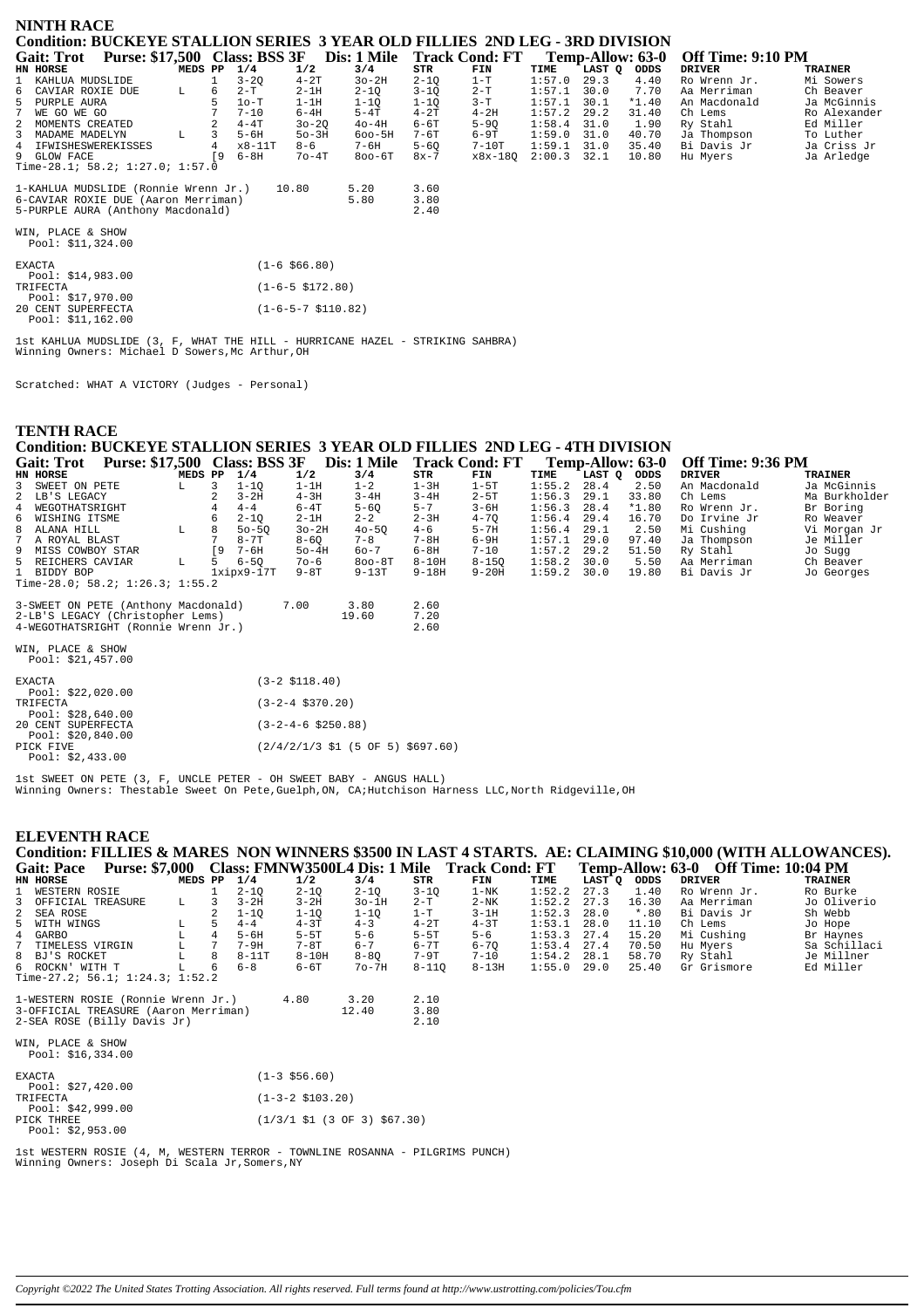| <b>TWELFTH RACE</b>                                                                                     |                                              |              |                      |          |                 |        |         |                                     |                |
|---------------------------------------------------------------------------------------------------------|----------------------------------------------|--------------|----------------------|----------|-----------------|--------|---------|-------------------------------------|----------------|
| Condition: FILLIES & MARES NON WINNERS \$2250 IN LAST 4 STARTS THAT ARE N/W \$20,000 IN 2022.           |                                              |              |                      |          |                 |        |         |                                     |                |
| <b>Purse: \$5,000</b><br><b>Gait: Pace</b>                                                              | Class: FMNW2250L4 Dis: 1 Mile Track Cond: FT |              |                      |          |                 |        |         | Temp-Allow: 63-0 Off Time: 10:28 PM |                |
| HN HORSE<br>MEDS PP                                                                                     | 1/4<br>1/2                                   | 3/4          | STR                  | FIN      | TIME            | LAST Q | ODDS    | <b>DRIVER</b>                       | <b>TRAINER</b> |
| 3 CINDERELLA DELIGHT<br>$\overline{3}$<br>L.                                                            | $1-1H$<br>$x1-T$                             | $1 - 1$      | $1-1H$               | $1-T$    | 1:54.3          | 29.2   | $*$ .40 | Bi Davis Jr                         | Co Kreiser     |
| $\mathbf{1}$<br>ROCKIN FARRARI<br>L                                                                     | $3-1H$<br>$1ip 2-1H$                         | $3-1T$       | $2 - 1H$             | $2-T$    | 1:54.4          | 29.1   | 5.80    | Lu Ebersole                         | Is Shrake      |
| 5 BOOGIE ROLL<br>5                                                                                      | $5 - 3Q$<br>$x30-3$                          | $4 - 3$      | $4 - 2T$             | $3 - 2T$ | 1:55.1          | 29.2   | 5.80    | Ry Stahl                            | C Loney        |
| L<br>6 PRICELESS SHADOW<br>6                                                                            | $7 - 7H$<br>$7 - 5$                          | $6-4H$       | $7 - 3T$             | $4 - 3$  | $1:55.1$ 29.1   |        | 50.00   | Ni Clegg                            | Be Clegg       |
| 8<br>8 SARA JANE<br>$^{\rm L}_{\rm L}$                                                                  | $8 - 9$<br>$8-6H$                            | $8 - 6H$     | $6 - 3T$             | $5-3H$   | $1:55.1$ 28.4   |        | 38.70   | Hu Myers                            | As Burke       |
| 7<br>$7\overline{ }$<br>DON ' TMAKEAFOOLOFME                                                            | $40 - 4$<br>$2o-T$                           | $20 - 1$     | $3-1T$               | $6 - 4T$ | 1:55.3          | 30.1   | 21.80   | Aa Merriman                         | Ca Hollar      |
| $\overline{4}$<br>4 DANCINGTHEBIGMOVE<br>L                                                              | 6-6<br>$40 - 2Q$                             | $50-3H$      | $5-3H$               | $7 - 6$  | $1:55.4$ 30.0   |        | 6.20    | El Deaton                           | Ry Deaton      |
| 2 AMERICAN CHANCE<br>L                                                                                  | $5-4H$<br>60-4                               | $70-6H$      | $8 - 7T$             | 8-180    | $1:58.1$ $31.4$ |        | 44.00   | Ch Lems                             | Ja Day         |
| Time-27.3; 56.4; $1:25.1; 1:54.3$                                                                       |                                              |              |                      |          |                 |        |         |                                     |                |
| 3-CINDERELLA DELIGHT (Billy Davis Jr)<br>1-ROCKIN FARRARI (Luke Ebersole)<br>5-BOOGIE ROLL (Ryan Stahl) | 2.80                                         | 2.10<br>3.20 | 2.10<br>2.10<br>2.80 |          |                 |        |         |                                     |                |
| WIN, PLACE & SHOW<br>Pool: $$13,306.00$                                                                 |                                              |              |                      |          |                 |        |         |                                     |                |
| <b>EXACTA</b><br>Pool: $$22,116.00$                                                                     | $(3-1$ \$8.60)                               |              |                      |          |                 |        |         |                                     |                |
| TRIFECTA<br>Pool: \$29,788.00                                                                           | $(3-1-5 \; $25.20)$                          |              |                      |          |                 |        |         |                                     |                |
| 20 CENT SUPERFECTA<br>Pool: \$15,293.00                                                                 | $(3-1-5-6 \; $13.68)$                        |              |                      |          |                 |        |         |                                     |                |

1st CINDERELLA DELIGHT (6, M, BETTOR'S DELIGHT - MODERN CINDERELLA - MODERN ART)<br>Winning Owners: Mason E Shaw, Scenery Hill, PA

## THIRTEENTH RACE Condition: \$10,000 GUARANTEED POOL FILLIES & MARES NON WINNERS \$5000 IN LAST 4 STARTS. AE: CLAIMING \$15,000 (WITH ALLOWANCES).

| <b>Gait: Pace</b>                    | <b>Purse: \$9,000</b> |         |     |           | Class: FMNW5000L4 Dis: 1 Mile |            |          | <b>Track Cond: FT</b> |        | Temp-Allow: 58-0 |         | <b>Off Time: 11:01 PM</b> |                |
|--------------------------------------|-----------------------|---------|-----|-----------|-------------------------------|------------|----------|-----------------------|--------|------------------|---------|---------------------------|----------------|
| HN HORSE                             |                       | MEDS PP |     | 1/4       | 1/2                           | 3/4        | STR      | FIN                   | TIME   | LAST O           | ODDS    | <b>DRIVER</b>             | <b>TRAINER</b> |
| 2 VIBRENT KALLY                      |                       | L.      | 2   | 10-T      | 1-Q                           | 1-H        | $1-T$    | $1-1H$                | 1:53.1 | 28.2             | 5.60    | Hu Myers                  | Ed Miller      |
| 3 CHEEKIE BABE                       |                       | L.      | 3   | $6 - 50$  | $50-2H$                       | $500-1T$   | $3-1T$   | $2-1H$                | 1:53.2 | 28.1             | 5.90    | Aa Merriman               | La Patistas    |
| 9 BAD TIGRESS                        |                       | L       | ſ9. | $5 - 4$   | $6-2T$                        | $6-2T$     | $5 - 30$ | $3-1T$                | 1:53.3 | 28.1             | 35.90   | An Lake                   | Da Walski      |
| 1 TWIN B BETTY                       |                       | L       |     | $4-2H$    | $40 - 10$                     | $200-H$    | 2-T      | $4 - 2$               | 1:53.3 | 28.4             | $*$ .80 | Ry Stahl                  | Sa Schillaci   |
| 4 CAY'S BLESSING                     |                       | L       | 4   | $2-T$     | $3 - 10$                      | $4-1T$     | $4-1T$   | $5 - 20$              | 1:53.3 | 28.2             | 9.60    | Ni Clegg                  | Be Clegg       |
| 6 FAITHFUL DESIRE                    |                       | L       | 6   | $8 - 8$   | $8 - 4$                       | $80 - 4$   | $7 - 50$ | $6 - 4$               | 1:54.0 | 28.2             | 70.10   | Lu Ebersole               | To Troyer      |
| 5 SAGE IVY                           |                       | L       | 5   | $7 - 6H$  | $70 - 4$                      | $700 - 30$ | $6 - 50$ | $7 - 6$               | 1:54.2 | 29.0             | 46.80   | Gr Grismore               | Jo Oliverio    |
| 8 TAY TAY M                          |                       | L       | 8   | $9-9T$    | $90 - 50$                     | $900 - 4T$ | $8 - 70$ | $8-6T$                | 1:54.3 | 28.4             | 47.70   | Pa Beeler                 | Pa Beeler      |
| 7 WAKE N BAKE                        |                       | L       |     | $30 - 10$ | $20 - 0$                      | $30-1T$    | $9 - 90$ | $9 - 14$              | 1:56.0 | 30.4             | 3.70    | Bi Davis Jr               | Co Kreiser     |
| Time-27.0; 56.1; $1:24.4$ ; $1:53.1$ |                       |         |     |           |                               |            |          |                       |        |                  |         |                           |                |
| 2-VIBRENT KALLY (Hunter Myers)       |                       |         |     |           | 13.20                         | 4.80       | 3.20     |                       |        |                  |         |                           |                |
| 3-CHEEKIE BABE (Aaron Merriman)      |                       |         |     |           |                               | 6.40       | 4.40     |                       |        |                  |         |                           |                |
| 9-BAD TIGRESS (Angus Lake)           |                       |         |     |           |                               |            | 9.00     |                       |        |                  |         |                           |                |
| WIN, PLACE & SHOW                    |                       |         |     |           |                               |            |          |                       |        |                  |         |                           |                |
| Pool: \$12.764.00                    |                       |         |     |           |                               |            |          |                       |        |                  |         |                           |                |

| <b>EXACTA</b>             | $(2 - 3 \text{ } 559.40)$         |  |
|---------------------------|-----------------------------------|--|
| Pool: \$15,327.00         |                                   |  |
| TRIFECTA                  | $(2-3-9 \; $1063.60)$             |  |
| Pool: \$19,876.00         |                                   |  |
| 50 CENT PICK 6            | $(2/1/3/1/3/2$ (6 OF 6) \$478.20) |  |
| Pool: \$714.00            |                                   |  |
| 20 CENT SUPER - HIGH FIVE | $(2-3-9-1-4 \; $1832.44)$         |  |
| Pool: $$17,049.00$        |                                   |  |

1st VIBRENT KALLY (6, M, BETTOR'S DELIGHT - VIBRENT ALLY - ASTREOS)<br>Winning Owners: Rick A Senger, Northfield, OH

Claimed: WAKE N BAKE by VIP INTERNET STABLE LLC, PISCATAWAY, NJ MARK JAKUBIK, W SENECA, NY